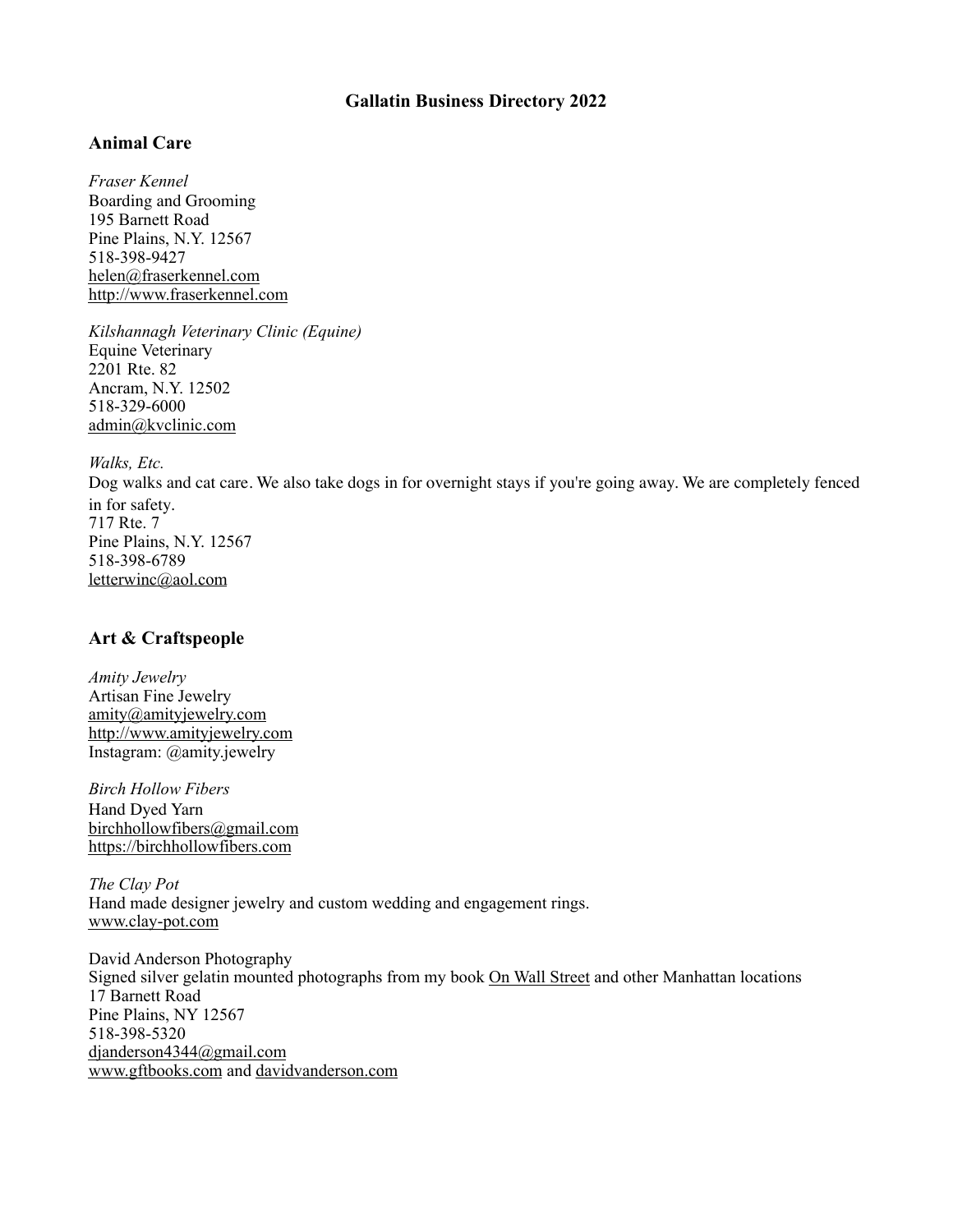*Elliott Kaufman Photography*  Professional architectural and fine art photography 225 Eastern Parkway, 2A Brooklyn, N.Y. 11238 917-842-4828 [elliott@ekaufman.com](mailto:elliott@ekaufman.com) [http://www.ekaufmanfineart.com](http://www.ekaufmanfineart.com/)

*L. Parker Stephenson Photographs* Fine Art Photography for sale 764 Madison Avenue New York, N.Y. 10065 212-517-8700 [info@lparkerstephenson.nyc](mailto:info@lparkerstephenson.nyc) [http://www.lparkerstephenson.nyc](http://www.lparkerstephenson.nyc/)

#### *Moran Woodworked Furniture*

We—Michael and Celia—design and build custom furniture committed to honoring the natural beauty of wood through traditional craftsmanship, the use of exclusively sustainable wood and a modern approach to design, all from our Gallatin home and workshop. 843-793-9765 [wood@moranwoodworked.com](mailto:wood@moranwoodworked.com) [http://www.moranwoodworked.com](http://www.moranwoodworked.com/)

*Shana Lee Jewelry* Aside from our extensive collection, we do custom work as well. 646-262-5994 [info@shanalee.com](mailto:info@shanalee.com) [https://www.shanalee.com](https://www.shanalee.com/)

*Tohma Couture* Alterations, repairs, custom clothing and accessories, soft coverings, etc 5 Hoffman Road Pine Plains, N.Y. 12567 [Tohmacouture@gmail.com](mailto:Tohmacouture@gmail.com)

#### *Trachtman - Photography, painting, psychotherapy*

I am a painter & photographer. Check my website and contact me if you would like to purchase copies of my artwork (or some originals). I am also retired as a psychotherapist who specialized in how money affects people's relationships to others, to themselves and to money itself when money is involved. 518-537-2378 [richard@richardtrachtman.com](mailto:richard@richardtrachtman.com) [http://richardtrachtman.com](http://richardtrachtman.com/)

### **Construction & Property Maintenance**

*Heartwood Renovation and Design* Renovations, remodels, additions, custom wood work. All phases of carpentry work. 118 Snyderville Road Elizaville, N.Y. 12523 845-554-8096 [1515.austin@gmail.com](mailto:1515.austin@gmail.com) [http://www.heartwoodrenovationanddesign.com](http://www.heartwoodrenovationanddesign.com/)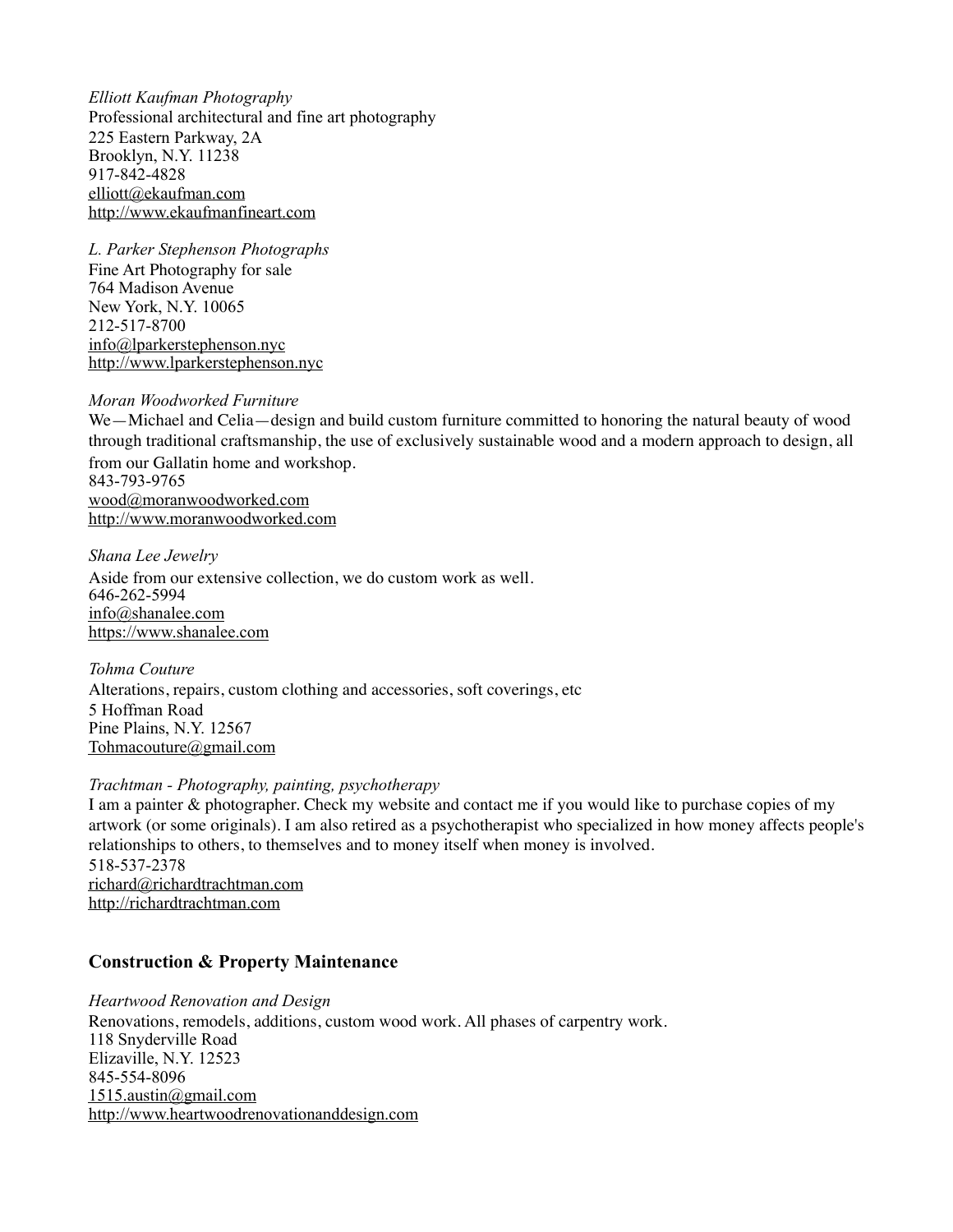*Kraftwright Stonework*  Landscape oriented dry stone work 43 Hoefer Road Red Hook, N.Y. 12571 518-755-1622 [kraftwright@me.com](mailto:kraftwright@me.com) [http://www.kraftwright.com](http://www.kraftwright.com/)

*Pro Services Plumbing And Heating, Inc.* Mitsubishi Heat Pump Installs 54 Elizabeth Street, Suite 28 Red Hook, N.Y. 12571 845-876-3991 [office@pro-servicesinc.net](mailto:office@pro-servicesinc.net) [http://www.pro-servicesinc.net](http://www.pro-servicesinc.net/)

*Wendover's Lawn Service* Lawn mowing, plowing & sanding, fencing, tree planting, bush hogging, land clearing, etc. 481 Rte. 7 Pine Plains, N.Y. 12567 518-398-6015 [http://www.Wendoverslawnservicellc.com](http://www.Wendoverslawnservice.com/)

## **Farms & Food**

*Edenesque - Manufacturer of artisanal non-dairy milks*  We offer handcrafted almond, oat and cashew milks, made with local ingredients when possible. 917-882-8714 [eatwell@edenesque.com](mailto:eatwell@edenesque.com) [http://www.edenesque.com](http://www.edenesque.com/)

### *Fat Apple Farm*

Fat Apple is a sustainable, ethical livestock farm in the Hudson Valley of New York. We believe that farming practices that treat our animals with dignity and holistically restore our beautiful land also lead to delicious and healthy products for our customers. Specifically, we raise: grass-fed cows, pastured pork, pastured poultry (chickens), and pastured eggs (chicken and duck).

231 Sigler Road Pine Plains, NY 12567 518-965-6655 info@fatapple.farm <https://fatapple.farm/>

*Half Pint Farms* All natural beef, eggs, pork, baked goods, hand crafted soaps and lotions 23 Rte. 15 Elizaville, N.Y. 12523 518-851-3895 halfpintfarmsminiherefords@gmail.com [https://halfpintfarms.weebly.com](https://halfpintfarms.weebly.com/)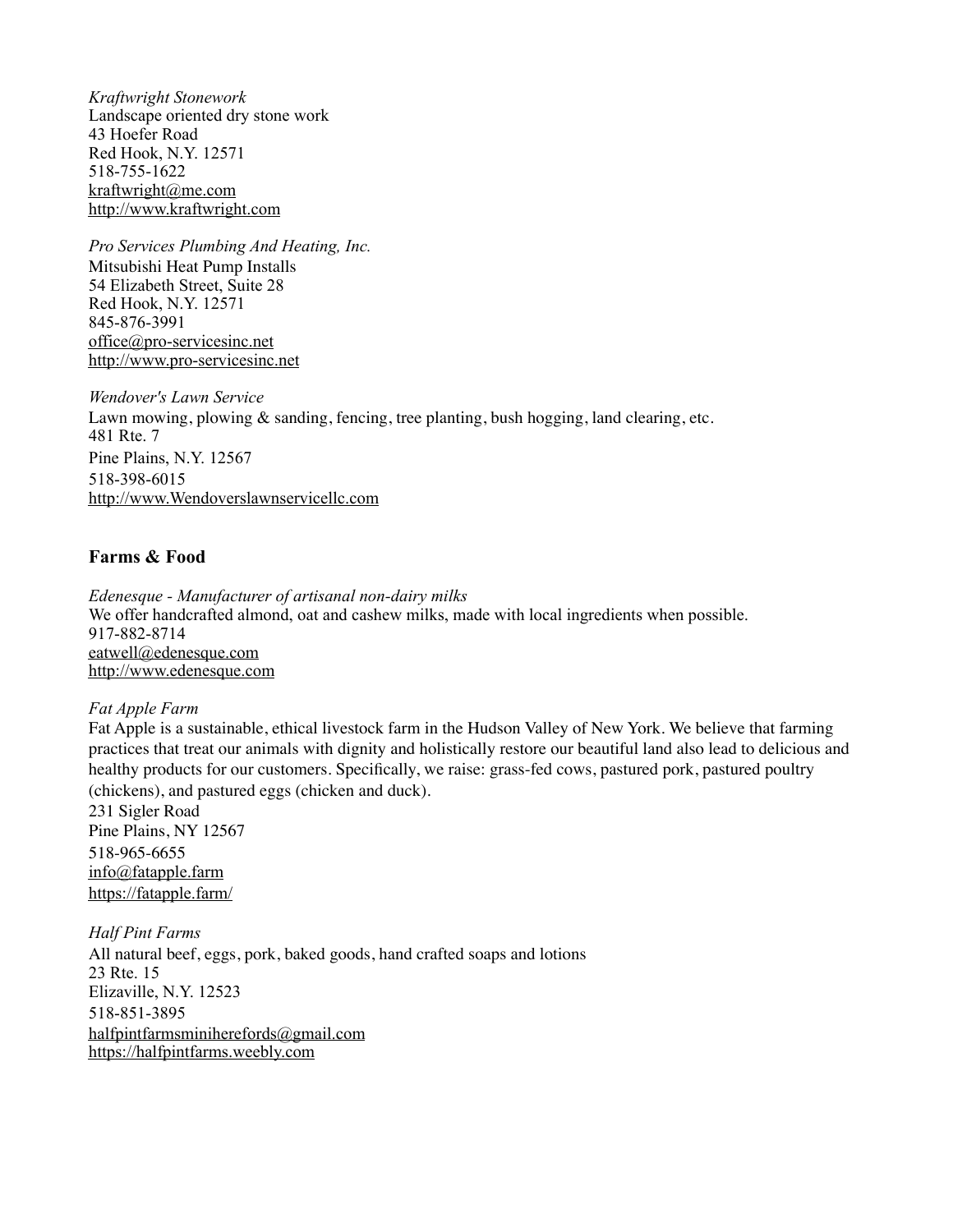*Iron & Grass*  Food service, dine in, take out, curbside 3521 Rte. 9 Hudson, N.Y. 12534 581-751-9908 [ironandgrass@gmail.com](mailto:ironandgrass@gmail.com) [www.ironandgrass.com](http://www.ironandgrass.com)

*Silverpetals Farm* Field-grown flowers in bulk for your event P.O. Box 74 Pine Plains, N.Y. 12567 [silverpetalsfarm@gmail.com](mailto:silverpetalsfarm@gmail.com) [http://www.silverpetalsfarm.com](http://www.silverpetalsfarm.com/)

*Sky Acres Farm* We sell a fine selection of meats grown on premises 481 Rte. 7 Pine Plains, N.Y. 12567 518-398-6015 <https://www.facebook.com/SAFarmMarket/>

## **Health, Wellness & Personal Services**

*Apis Apotheca*  Farm to face herbal skincare [contact@apisapotheca.com](mailto:contact@apisapotheca.com) <https://apisapotheca.com>

*BodyMind Therapy Center* Psychotherapy for adults, children and couples 917-821-9365 [erhoads88@gmail.com](mailto:erhoads88@gmail.com) <https://www.psychologytoday.com/us/therapists/emma-rhoads-brooklyn-ny/141720>

*The Dream Coach*  Life coaching focusing on dreamwork for personal growth and problem solving. [debbie@thedreamcoach.net](mailto:debbie@thedreamcoach.net) [http://www.thedreamcoach.net](http://www.thedreamcoach.net/)

*The East Asian Medicine Center- Acupuncture & Chinese Herbs* By Appointment only- Acupuncture and Chinese Herbal Medicine. Specializing in Sports Medicine, Injuries, Sleep, Women's Health, Digestion and Respiratory Disorders 2679 County Rte. 8 Elizaville, N.Y. 12523 [raphael@eastasianmedicinecenter.com](mailto:raphael@eastasianmedicinecenter.com) [http://www.eastasianmedicinecenter.com](http://www.eastasianmedicinecenter.com/)

*The Golden Scissor Salon* Women, men & children's haircuts, all hair coloring services, perms, hair styling and waxing 211 Sigler Road Pine Plains, N.Y. 12567 518-398-1197 [gscissor@gmail.com](mailto:gscissor@gmail.com)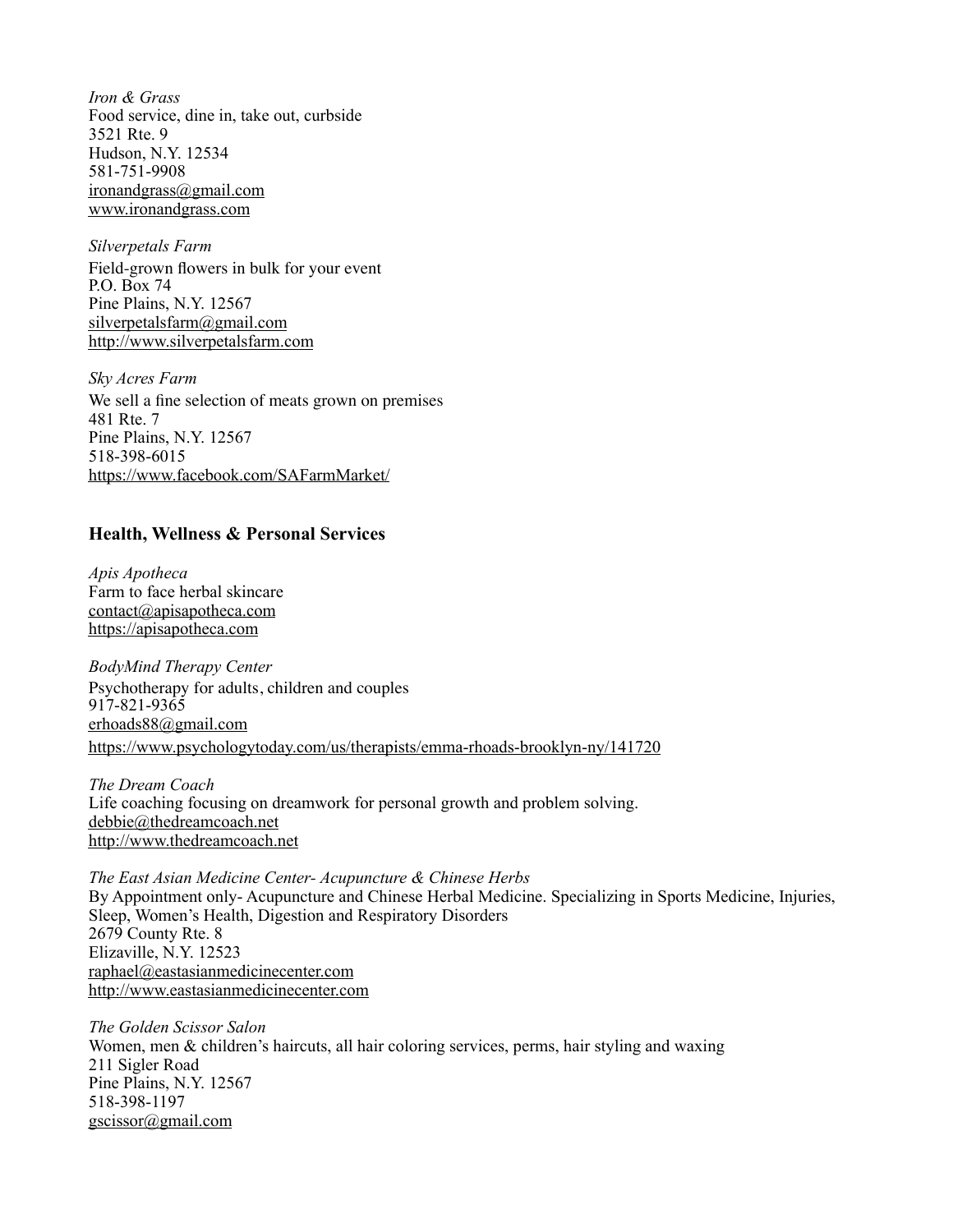*Inlightning Healings*  Virtual Pilates and Remote Energy Healings 310-738-3381 [kajsa@inlightninghealings.com](mailto:kajsa@inlightninghealings.com) [http://www.inlightninghealings.com](http://www.inlightninghealings.com/)

*Orderly Home Organizing* Home Organizing 347-450-8844 [Hello@orderly.nyc](mailto:Hello@orderly.nyc) [http://www.orderly.nyc](http://www.orderly.nyc/)

#### *Red Hook Wellness Center*

It is our mission to be your home for community, healing, and expansion. We, Melissa Manto and Nichole Martini, work together to energetically curate resources that help you on your healing journey and spiritual growth. Additionally, we are a learning community that offers circles, workshops, and in-depth courses to serve you as you expand. 18 East Market Street

Red Hook, N.Y. 12571 845-835-6222 [info@redhookwellness.com](mailto:info@redhookwellness.com) [http://www.redhookwellness.com](http://www.redhookwellness.com/)

### **Professional & Communication Services**

*Black Rain Computer Services, LLC*  IT support, hardware & software, networking 281 Sigler Road Pine Plains, N.Y. 12567 845-366-8743 [info@blackraincomputers.com](mailto:info@blakcraincomputers.com) [www.blackraincomputers.com](http://www.blackraincomputers.com)

*Cybersecurity and Network Technology Operators*  Computer repair, networking, data recovery, data security, general IT services 845-398-8193 [rob@cantopro.com](mailto:rob@cantopro.com) [cantopro.com](http://cantopro.com)

David W. Hess Architect Architectural Design, Certified Passive House Consultant 91 Barnett Road Gallatin, N.Y. 12567 917-601-1036 [dhess@design-content.com](mailto:dhess@design-content.com)

*designCONTENT* [akahn@design-content.com](mailto:akahn@design-content.com) [http://www.design-content.com](http://www.design-content.com/)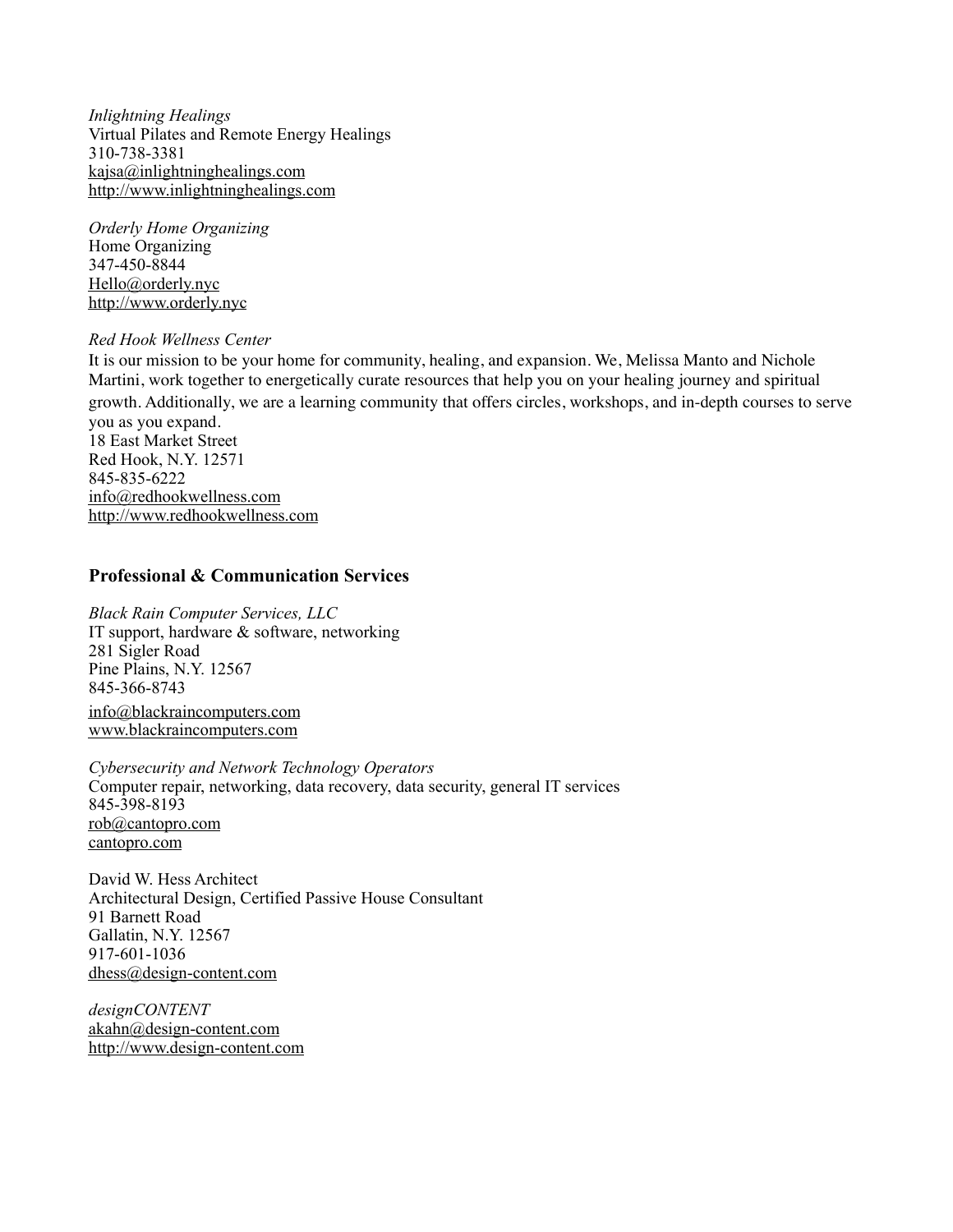*Harry Franklin* **Notary** 917-482-3539 [franflo1212@gmail.com](mailto:franflo1212@gmail.com)

*The Jan Hopkins Group* Media and presentation coaching and advising 2378 Rte. 8 Elizaville, N.Y. 12523 917-833-1820 [jhg@thejanhopkinsgroup.com](mailto:jhg@thejanhopkinsgroup.com) [http://www.thejanhopkinsgroup.com](http://www.thejanhopkinsgroup.com/)

*JP Morgan Wealth Management*  Full investment services, along with mortgage lending 917-509-3579 [Gwen.Greene@JPMorgan.Com](mailto:Gwen.Greene@JPMorgan.Com) [http://wwwJPMorganWealthManagement.Com](http://wwwJPMorganWealthManagement.Com/)

*Juan Flores*  Bilingual Notary/ Spanish Translation and Interpretation 914-714-8771 *[franflo20@gmail.com](mailto:franflo20@gmail.com)*

*Marquee Productions*  Audio/video creative and production services 323-791-6159 [marqueepro@aol.com](mailto:marqueepro@aol.com)

*SPF Transcripts* Accurate, timely transcripts for medical, legal, journalism, marketing, documentary, publishing arenas. 917-648-9319 [spftranscripts@hotmail.com](mailto:spftranscripts@hotmail.com) [http://www.spftranscripts.com](http://www.spftranscripts.com/)

*Transformative Writing Solutions* Creative development, technical support and guidance for the creation of professional articles, memoir and other book-length projects. 646-707-4958 [dara@darajoycelurie.com](mailto:dara@darajoycelurie.com) [http://www.darajoycelurie.com](http://www.darajoycelurie.com/)

#### **Retail**

*Demeter Home* Home decor, gifts, seasonal decorations, art, furniture, books 2984 E. Church Street Pine Plains, N.Y. 12567 518-771-3282 [Demeter@demeterhomeny.com](mailto:Demeter@demeterhomeny.com) [https://demeter-home.com](https://demeter-home.com/)